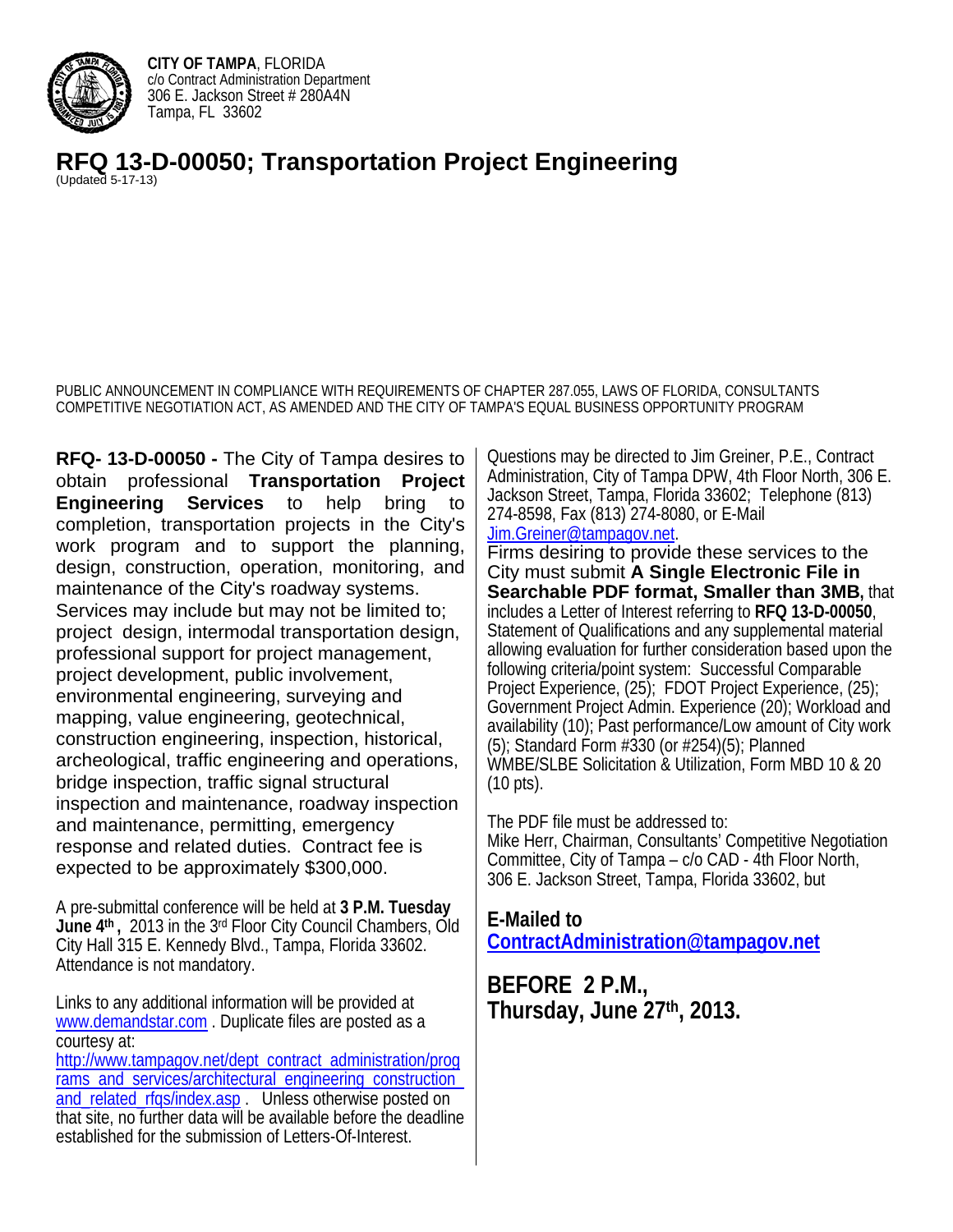

## **Page 1 of 4 DMI – Solicited/Utilized City of Tampa –DMI -Schedule of All Sub-(Contractors/Consultants/Suppliers) Solicited**  *(FORM MBD-10)*

Contract No.: Contract Name: Contractor Name: <u>Contractor Name:</u> Address: Federal ID: Phone: Fax: Email: Fax: Fax: Email:

[] No Firms were contacted/solicited for this contract.

[] No Firms were contacted because:

[] See attached documents with supplemental information.

NIGP Code General Categories: Buildings = 909, General = 912, Heavy = 913, Trades = 914, Architects = 906, Engineers & Surveyors = 925, Supplier = 912-77

#### **This DMI Schedule Must Be Submitted with the Bid or Proposal (Do Not Modify This Form)**

l

| $S = SLBE$<br>W=WMBE<br>Federal ID | Company Name<br>Address<br>Phone & Fax | Type of Ownership<br>(F=Female M=Male)<br>BF BM = African Am.<br>HF HM = Hispanic<br>Am.<br>AF AM = Asian Am.<br>NF NM = Native Am.<br>CF CM = Caucasian | Trade or<br>Services<br>NIGP Code<br>(listed<br>above) | Contact<br>Method<br>L=Letter<br>F=Fax<br>E=Email<br>P=Phone | Quote<br>or<br>Resp.<br>Rec'd<br>Y/N |
|------------------------------------|----------------------------------------|----------------------------------------------------------------------------------------------------------------------------------------------------------|--------------------------------------------------------|--------------------------------------------------------------|--------------------------------------|
|                                    |                                        |                                                                                                                                                          |                                                        |                                                              |                                      |
|                                    |                                        |                                                                                                                                                          |                                                        |                                                              |                                      |
|                                    |                                        |                                                                                                                                                          |                                                        |                                                              |                                      |
|                                    |                                        |                                                                                                                                                          |                                                        |                                                              |                                      |
|                                    |                                        |                                                                                                                                                          |                                                        |                                                              |                                      |
|                                    |                                        |                                                                                                                                                          |                                                        |                                                              |                                      |
|                                    |                                        |                                                                                                                                                          |                                                        |                                                              |                                      |

It is hereby certified that the information provided is an accurate and true account of contacts and solicitations for sub –contracting opportunitieson this contract. *This form must be completed and submitted with the bid or proposal*.Modifying or failing to sign DMI forms may result in Non-Compliance and/or deemed non-responsive.

Signed: MBD 10 rev. 02/01/13 Name/Title: Name/Title: Date: Date: Note: Detailed Instructions for completing this form are on the next page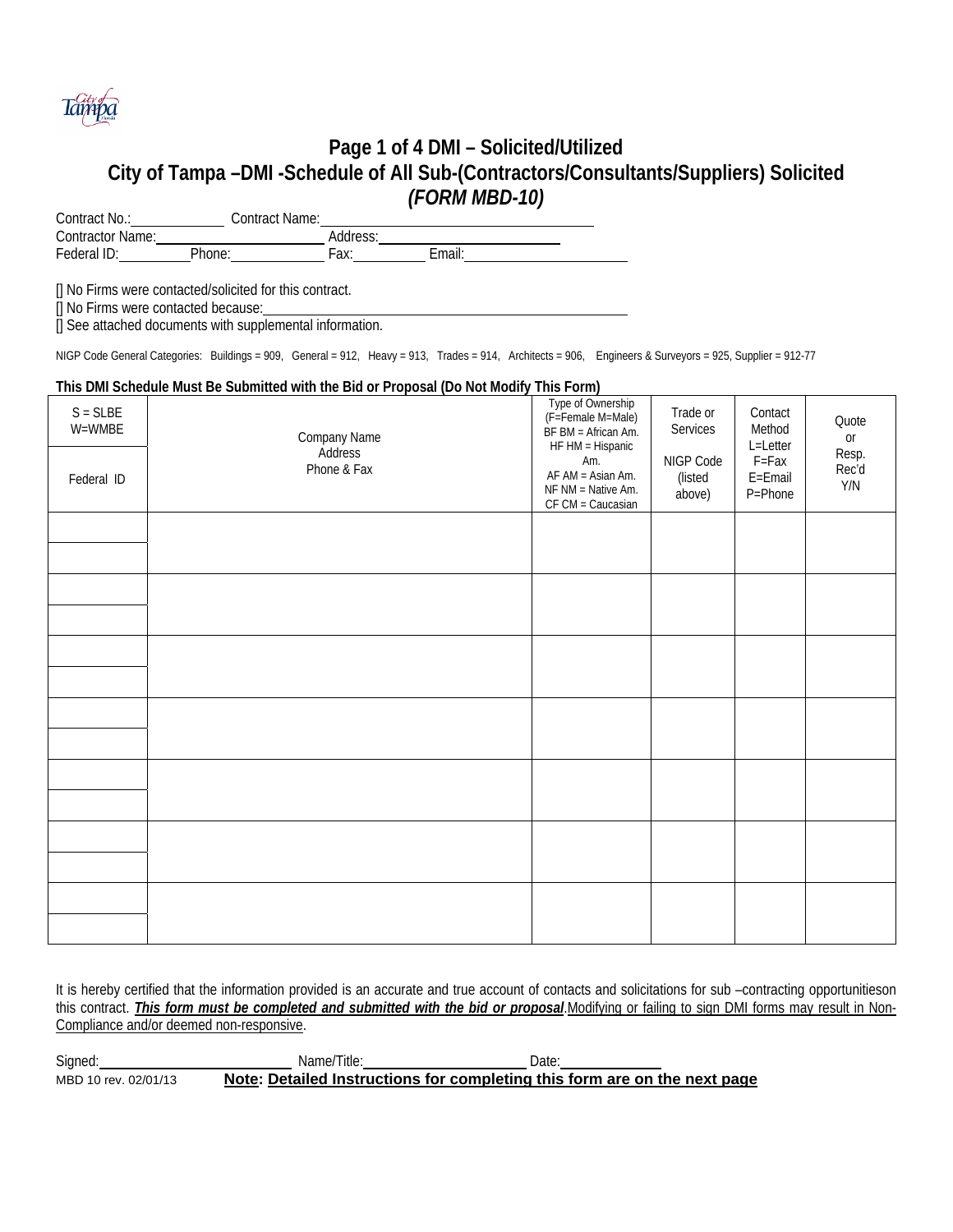

# **Page 2 of 4DMI – Solicited/Utilized**

# **Instructions for completing The Sub-(Contractors/Consultants/ Suppliers) Solicited Form (Form MBD-10)**

follow correspond to the headings on the form required to be completed.Note: Ability or desire to self-perform all work **This form must be submitted with all bids or proposals**. All subcontractors (regardless of ownership or size) solicited and subcontractors from whom unsolicited quotations were received must be included on this form. The instructions that shall not exempt the prime from Good Faith Efforts when Goal has been established.

- **Contract No.** This is the number assigned by the City of Tampa for the bid or proposal.
- **Contract Name.** This is the name of the contract assigned by the City of Tampa for the bid or proposal.
- **Contractor Name.** The name of your business.
- **Address.** The physical address of your business.
- **Federal ID.**FIN. A number assigned to your business for tax reporting purposes.
- **Phone.** Telephone number to contact business.
- **Fax.** Fax number for business.
- **Email.** Provide email address for electronic correspondence.
- **No Firms were contacted/solicited for this contract.** Checking the box indicates that a pre-determined Subcontract Goal was not set by the City resulting in your business not using subcontractors and will self-perform all work. If during the performance of the contract you employ subcontractors, the City must pre-approve subcontractors. Use of the "Sub-(Contractors/Consultants/Suppliers) Payments" form must be submitted with your invoices. Note: Certified SLBE or WMBE firms bidding as Primes are not exempt from outreach and solicitation of subcontractors.
- **No Firms were contacted because.** Provide brief explanation why no firms were contacted/solicited.
- **See attached documents.**Check box, if after you have completed the DMI Form in its entirety, you are providing any additional documentation relating to the form.All DMI data not submitted on the MBD Form-10 must be in the same format and have all requested data from MBD Form-10 included.

The following instructions are for information of any and all subcontractors solicited.

- **"S" = SLBE, "W" = WMBE.** Enter "**S**" for firms Certified by the City as Small Local Business Enterprises and/or "**W**" for firms Certified by the City as Women/Minority Business Enterprise.
- **Federal ID.**FIN. A number assigned to a business for tax reporting purposes. This information is critical in proper identification of the subcontractor.
- **Company Name, Address, Phone & Fax**. Provide company information for verification of payments.
- **Type of Ownership.** Indicate the Ethnicity and Gender of the owner of the subcontracting business.
- **Trade, Services, or Materials** Indicate the trade, service, or material provided by the subcontractor. NIGP codes are listed at top section of document.
- **Contact Method L=letter, F=fax, E=Email, P=Phone.** Indicate with letter the method of soliciting for bid.
- Q**uote or Resp. (response) Rec'd (received) Y/N**. Indicate "Y" Yes if you received a quotation or if you received a response to your solicitation. Indicate "N" No if you received no response to your solicitation from the subcontractor.

If any additional information is required or you have any questions, you may call the Minority Business Development Office at (813) 274-5522.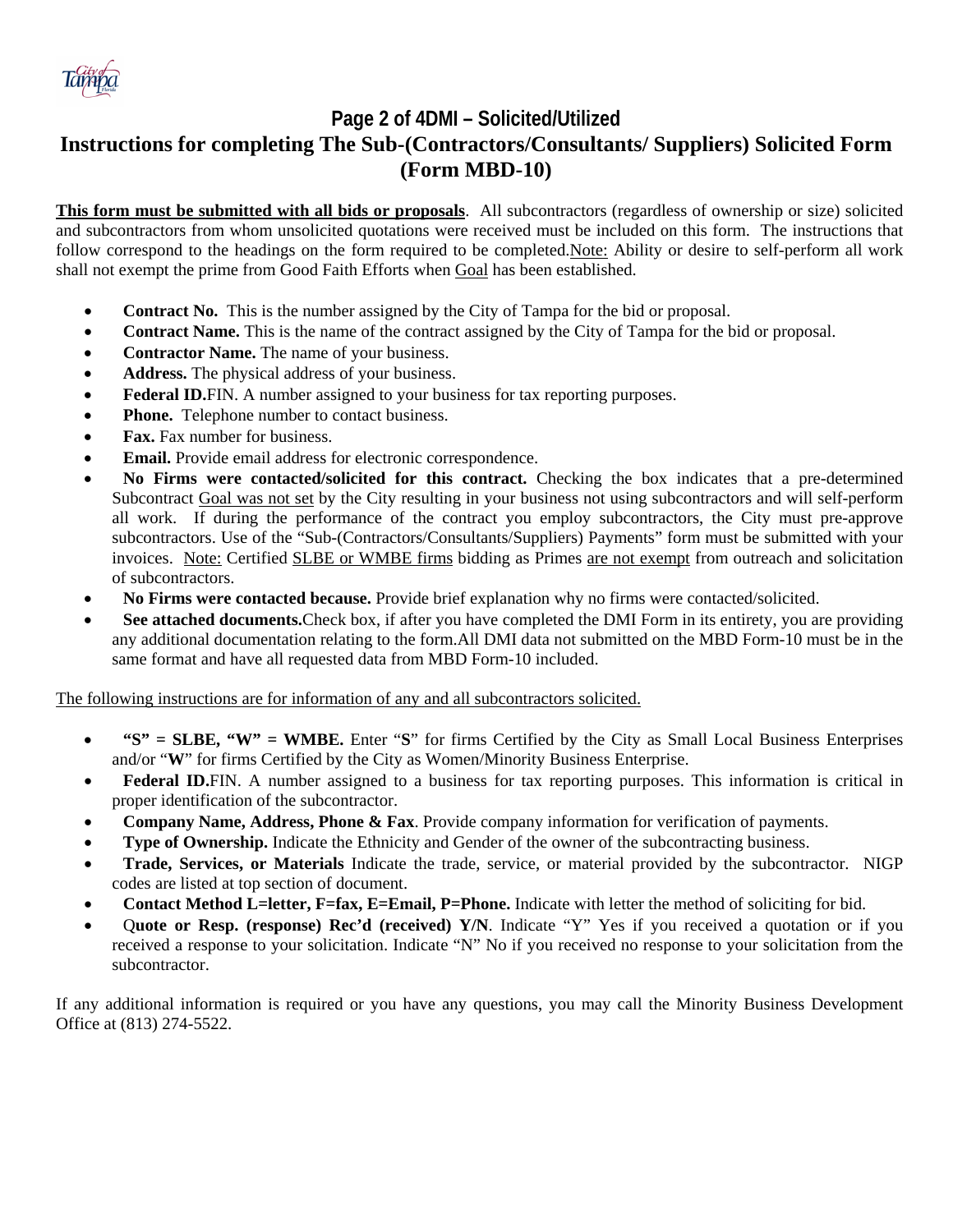

## **Page 3 of 4DMI – Solicited/Utilized City of Tampa –DMI Schedule of Sub-(Contractors/Consultants/Suppliers) to be Utilized**  *(FORM MBD-20)*

Contract No.: Contract Name: Contractor Name: Address: Address: Federal ID: Phone: Fax: Email:

[] See attached documents.

[ ] No Subcontracting (of any kind) will be performed on this contract.

NIGP Code General Categories: Buildings = 909, General = 912, Heavy = 913, Trades = 914, Architects = 906, Engineers & Surveyors = 925, Supplier = 912-77

#### **This DMI Schedule Must Be Submitted with the Bid or Proposal (Do Not Modify This Form)**

Enter "S" for firms Certified as Small Local Business Enterprises, "W" for firms Certified as Women/Minority Business Enterprise

| Company Name<br>Address<br>Phone & Fax | Type of Ownership<br>(F=Female M=Male)<br>$\overrightarrow{BF}$ BM = African Am.<br>HF $HM = Hispanic Am$ .<br>AF $AM = Asian Am$ .<br>NF NM = Native Am.<br>CF CM = Caucasian | Trade,<br>Services,<br>or Materials<br>NIGP Code<br>Listed<br>above | Amount<br>of Quote.<br>Letter of<br>Intent if<br>available. | Percent<br>$\sigma$<br>Scope/Contract<br>% |
|----------------------------------------|--------------------------------------------------------------------------------------------------------------------------------------------------------------------------------|---------------------------------------------------------------------|-------------------------------------------------------------|--------------------------------------------|
|                                        |                                                                                                                                                                                |                                                                     |                                                             |                                            |
|                                        |                                                                                                                                                                                |                                                                     |                                                             |                                            |
|                                        |                                                                                                                                                                                |                                                                     |                                                             |                                            |
|                                        |                                                                                                                                                                                |                                                                     |                                                             |                                            |
|                                        |                                                                                                                                                                                |                                                                     |                                                             |                                            |
|                                        |                                                                                                                                                                                |                                                                     |                                                             |                                            |
|                                        |                                                                                                                                                                                |                                                                     |                                                             |                                            |
|                                        |                                                                                                                                                                                |                                                                     |                                                             |                                            |
|                                        |                                                                                                                                                                                |                                                                     |                                                             |                                            |

**Total Subcontract/Supplier Utilization \$\_\_\_\_\_\_\_\_\_\_\_\_\_\_\_\_\_\_\_\_** 

**Total SLBE Utilization \$ \_\_\_\_\_\_\_\_\_\_\_\_\_\_\_\_\_\_\_\_\_\_\_\_\_\_\_\_\_\_\_\_\_** 

**Total WMBE Utilization \$ \_\_\_\_\_\_\_\_\_\_\_\_\_\_\_\_\_\_\_\_\_\_\_\_\_\_\_\_\_\_\_\_** 

**Percent SLBE Utilization of Total Bid/Proposal Amt. \_\_\_\_\_% Percent WMBE Utilization of Total Bid/Proposal Amt. \_\_\_\_\_%**  It is hereby certified that the following information is a true and accurate account of utilization for sub-contracting opportunities on this contract. *This form must be completed and submitted with the bid or proposal.* Modifying or failing to sign DMI forms may result in Non-Complianceand/or deemed non-responsive.

l MBD 20 rev. 02/01/13 Signed: Name/Title: Name/Title: Date: Note: Detailed Instructions for completing this form are on the next page.